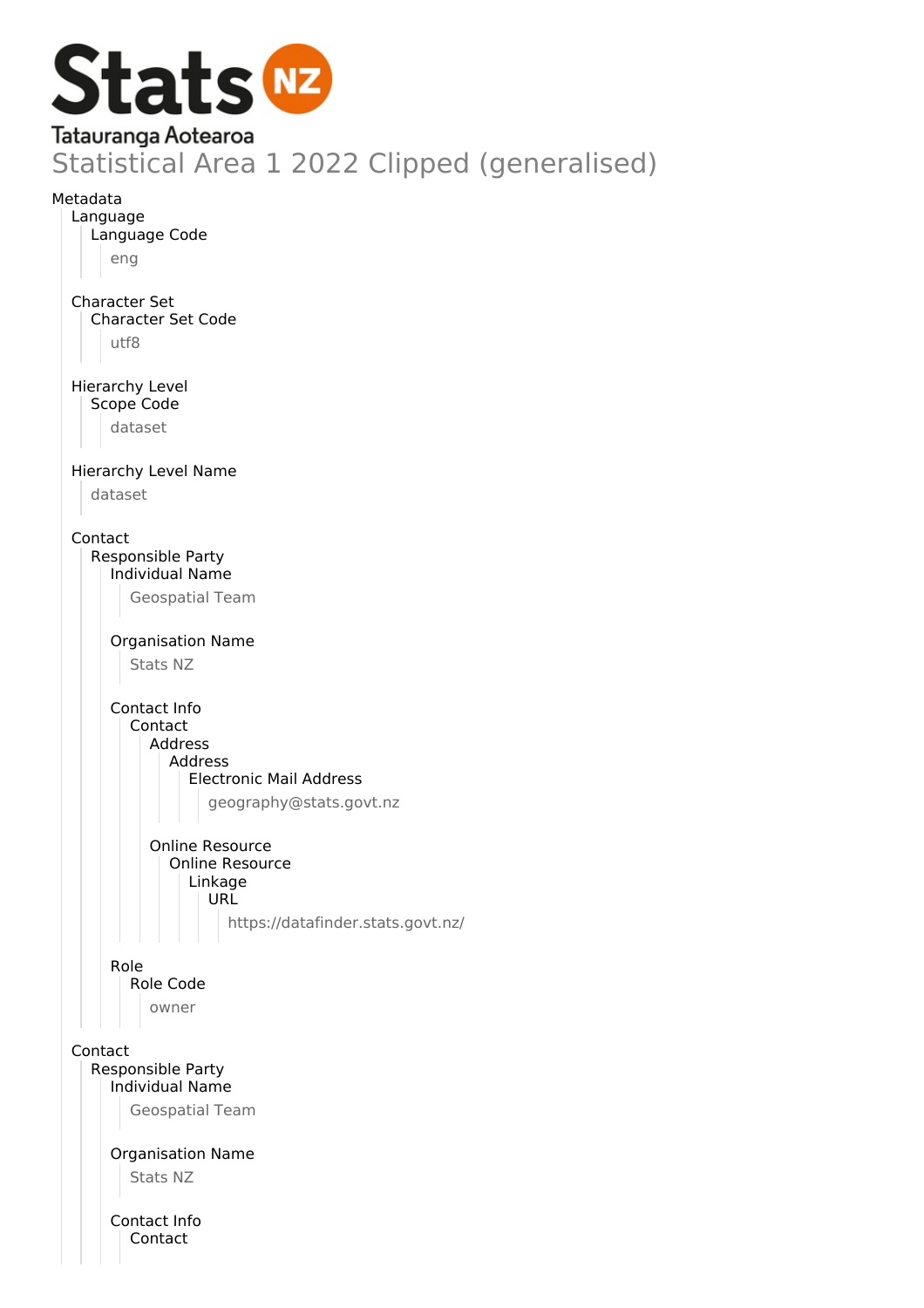Address Address Electronic Mail Address geography@stats.govt.nz Role Role Code owner Date Stamp Date 2021-11-29 Metadata Standard Name ISO 19139 Geographic Information - Metadata - Implementation Specification Metadata Standard Version 2007 Spatial Representation Info Vector Spatial Representation Topology Level Code geometryOnly Geometric Object Type Code composite Integer 29698 Reference System Info Reference System Reference System Identifier Identifier Code 2193 Code Space EPSG Version 7.9.4(9.0.0) Identification Info Data Identification **Citation** Citation Title SA12022\_V1\_00\_Clipped Date Presentation Form Presentation Form Code mapDigital Abstract This dataset is the definitive set of statistical area 1 (SA1) boundaries for 2022 as defined by Stats

NZ.Statistical area 1 is an output geography that allows the release of more detailed information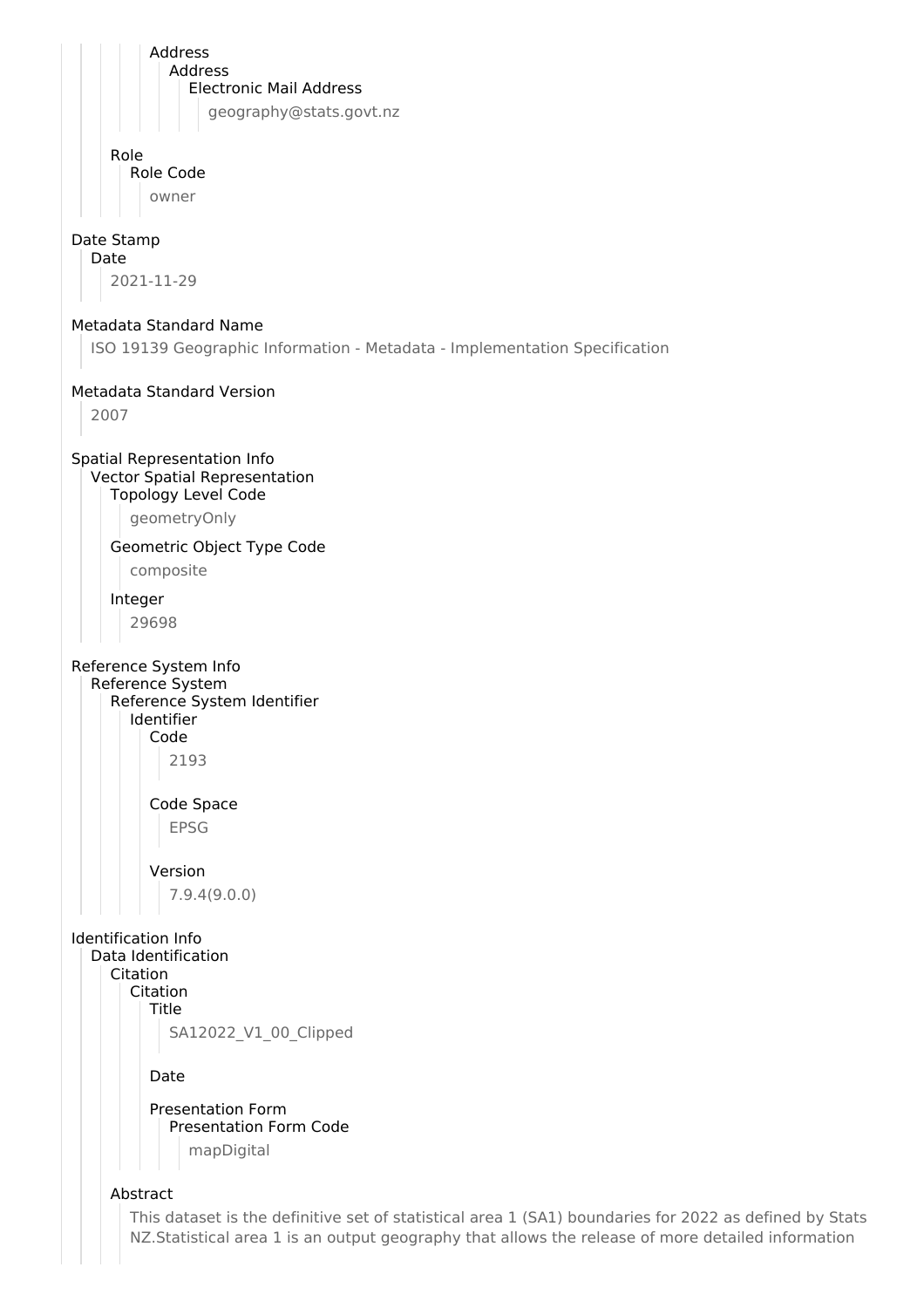about population characteristics than is available at the meshblock level. Built by joining meshblocks, SA1s have an ideal size range of 100–200 residents, and a maximum population of about 500. This is to minimise suppression of population data in multivariate statistics tables.The SA1 should: - form a contiguous cluster of one or more meshblocks - be either urban, rural, or water in character be small enough to: - allow flexibility for aggregation to other statistical geographies - allow users to aggregate areas into their own defined communities of interest form a nested hierarchy with statistical output geographies and administrative boundaries. It must: - be built from meshblocks - either define or aggregate to define SA2s, urban rural areas, territorial authorities, and regional councils.SA1s generally have a population of 100–200 residents, with some exceptions:SA1s with nil or nominal resident populations are created to represent remote mainland areas, unpopulated islands, inland water, inlets, or oceanic areas Some SA1s in remote rural areas and urban industrial or business areas have fewer than 100 residentsSome SA1s that contain apartment blocks, retirement villages, and large non-residential facilities have more than 500 residents.SA1s are not named. SA1 codes have seven digits starting with a '7' and numbered approximately north to south. As new SA1s are created, they are given the next available numeric code.Aggregated from meshblocks, SA1s cover the land area of New Zealand, the water area to the 12-mile limit, the Chatham Islands, Kermadec Islands, sub-Antarctic islands, off-shore oil rigs, and Ross Dependency. Digital boundary data became freely available on 1 July 2007.

## Purpose

This dataset contains the annually released statistical area 1 (SA1) boundaries as at 1 January 2022, as defined by Stats NZ, clipped to the coastline.This clipped version has been created for map creation/cartographic purposes and so does not fully represent the official full extent boundaries. This clipped version contains 29,698 SA1s.

## Credit

Stats NZ

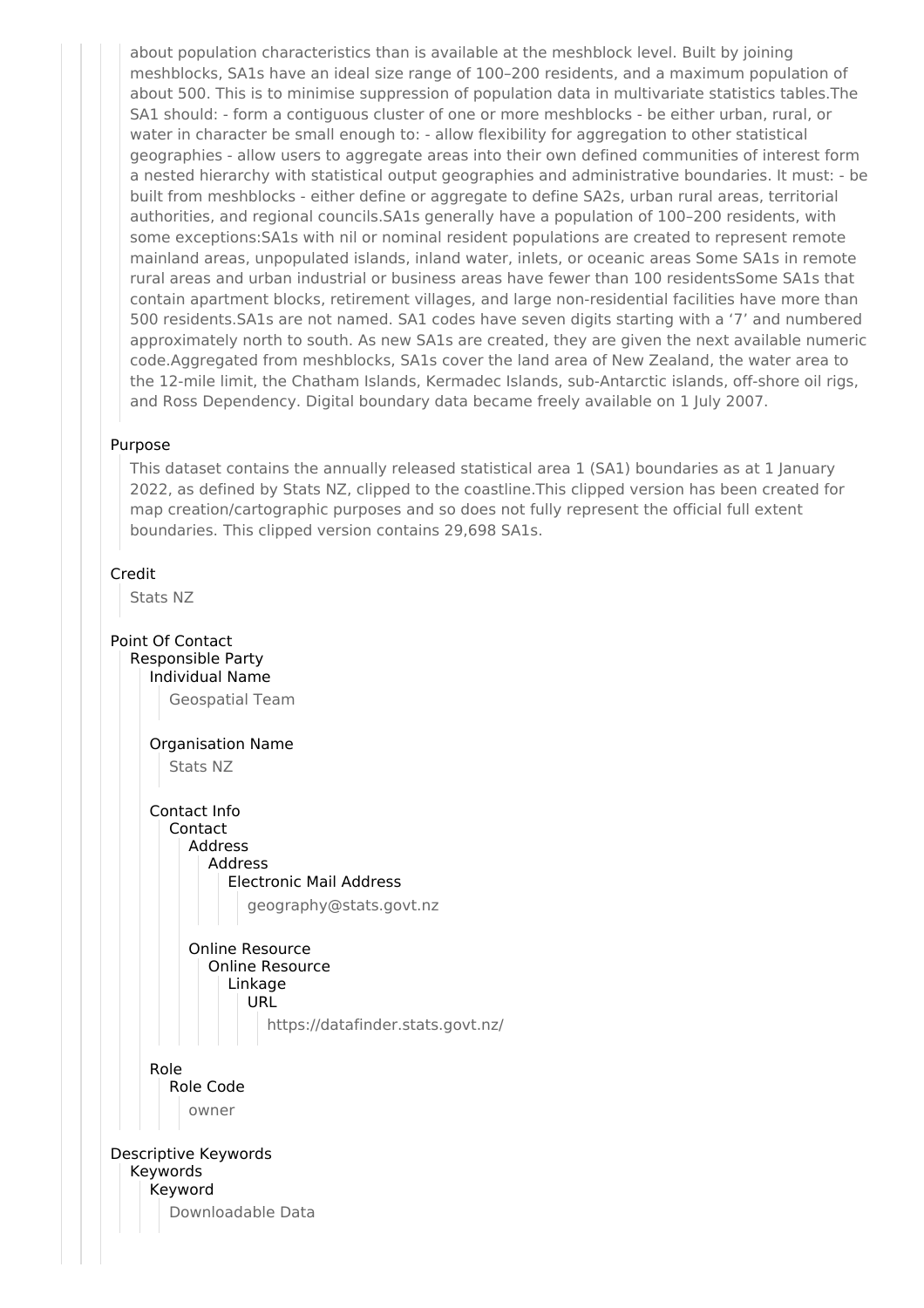Descriptive Keywords Keywords Keyword Statistical Area 1 Keyword statistical area 1 Keyword SA1 Keyword SA 1 Keyword sa1 Keyword sa 1 Keyword Clipped Keyword clipped Resource Constraints **Constraints** Use Limitation Creative Commons Attribution 4.0 International (CC BY 4.0) Spatial Representation Type Code vector Language Language Code eng Character Set Character Set Code utf8 Topic Category Code boundaries Version 6.2 (Build 9200) ; Esri ArcGIS 10.8.1.14362 Extent EX \_ Extent Geographic Element EX \_ Geographic Bounding Box Extent Type Code Boolean true -180180-47.421563-33.773403

Distribution Info Distribution